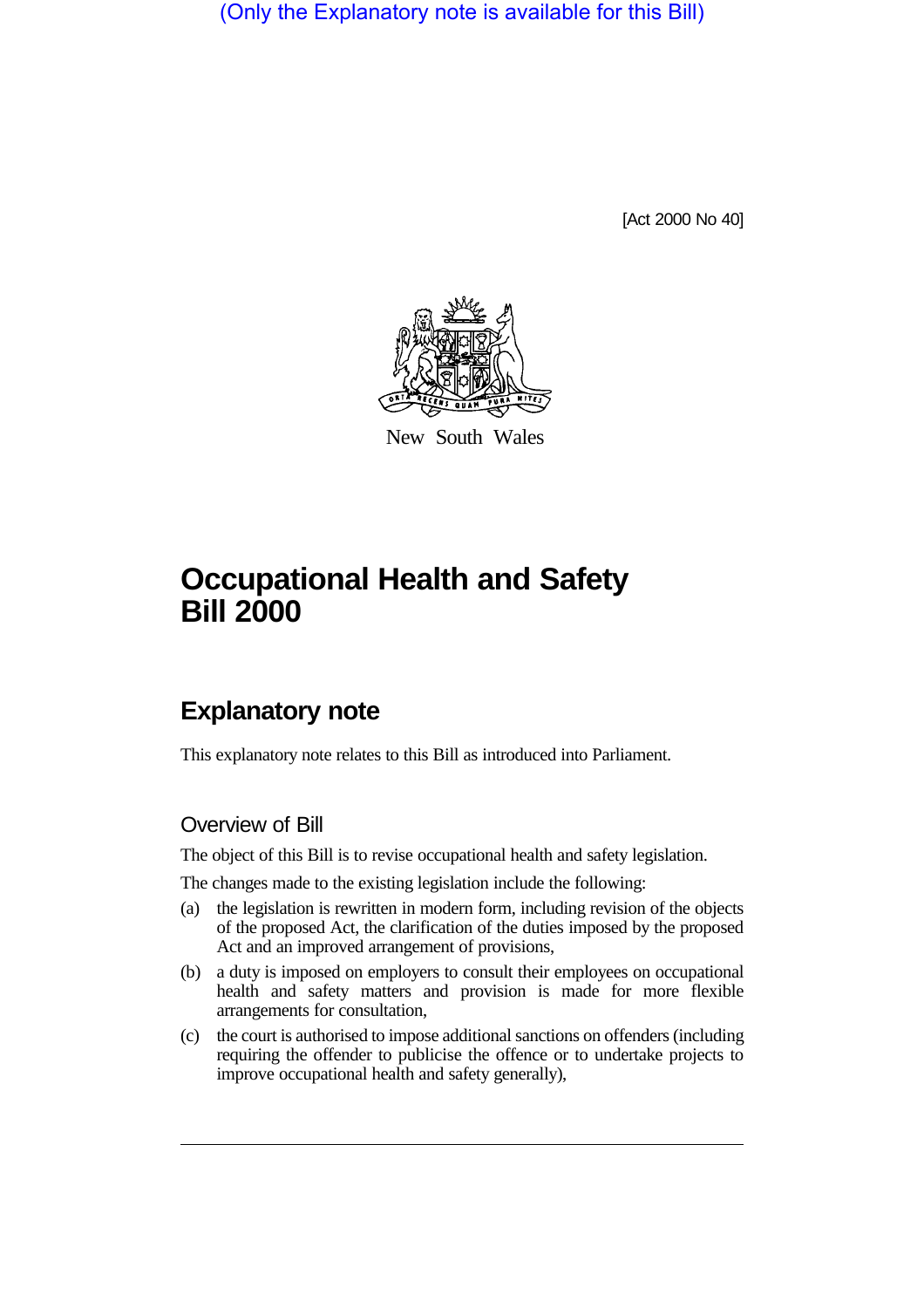Explanatory note

- (d) victims injured (or the families of persons killed) as a result of occupational health and safety offences are given the opportunity to present victim impact statements to the court when the offender is being sentenced,
- (e) explicit provision is made with respect to proceedings against government agencies (including provision to ensure that government agencies are liable for breaches committed by their predecessors).

The Bill repeals the existing legislation, including the *Occupational Health and Safety Act 1983*, the *Construction Safety Act 1912* and relevant provisions of the *Factories, Shops and Industries Act 1962*.

#### Outline of provisions

#### **Part 1 Preliminary**

**Clause 1** sets out the name (also called the short title) of the proposed Act.

**Clause 2** provides for the commencement of the proposed Act on a day or days to be appointed by proclamation.

**Clause 3** sets out the following objects of the proposed Act:

- (a) to secure and promote the health, safety and welfare of people at work,
- (b) to protect people at a place of work against risks to health or safety arising out of the activities of persons at work,
- (c) to promote a safe and healthy work environment for people at work that protects them from injury and illness and that is adapted to their physiological and psychological needs,
- (d) to provide for consultation and co-operation between employers and employees in achieving the objects of the proposed Act,
- (e) to ensure that risks to health and safety at a place of work are identified, assessed and eliminated or controlled,
- (f) to develop and promote community awareness of occupational health and safety issues,
- (g) to provide a legislative framework that allows for progressively higher standards of occupational health and safety to take account of changes in technology and work practices,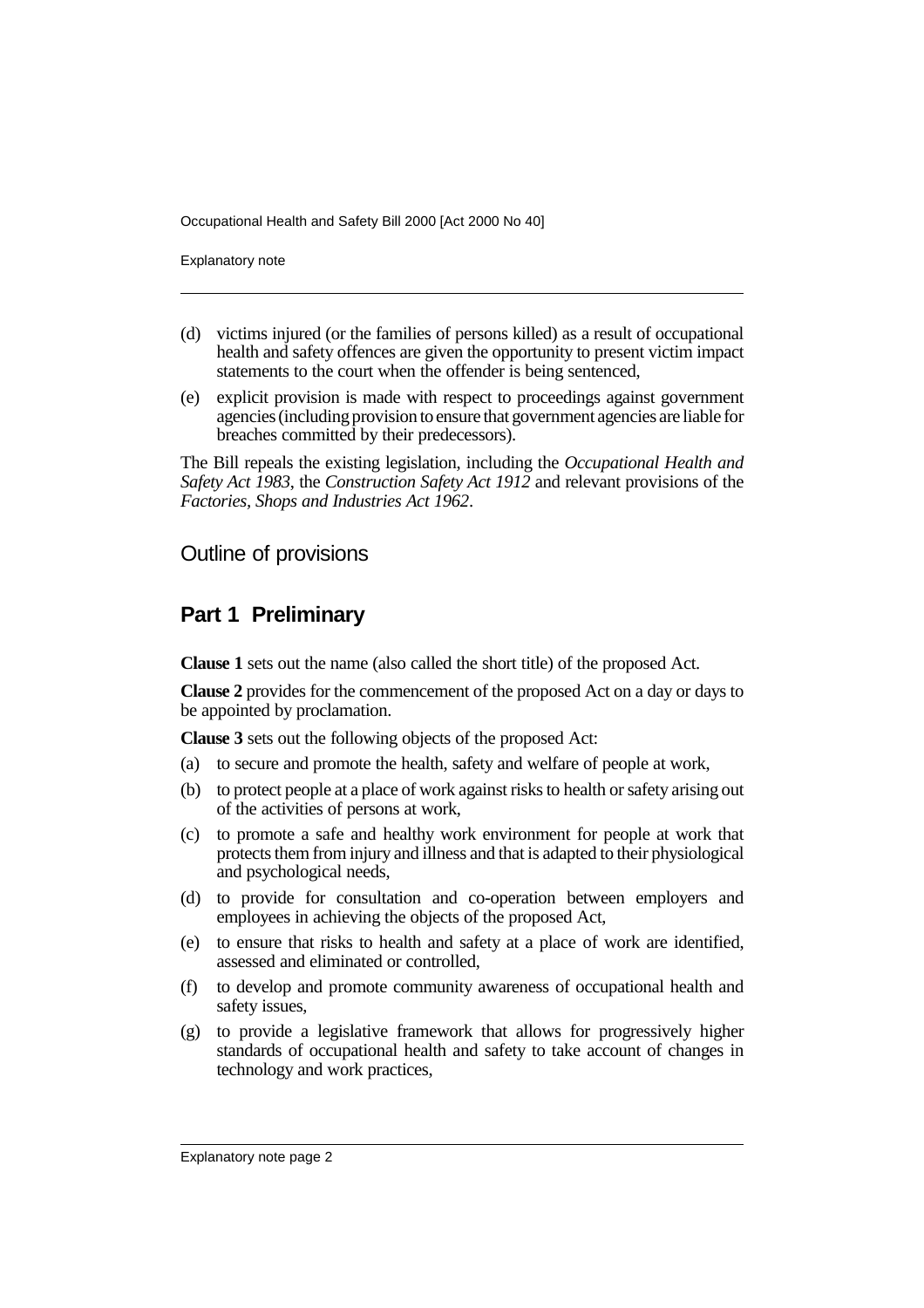Explanatory note

(h) to protect people (whether or not at a place of work) against risks to health and safety arising from the use of plant that affects public safety (eg amusement devices).

**Clause 4** defines certain words and expressions used in the proposed Act. In particular, the clause defines the following expressions:

- (a) *associated occupational health and safety legislation* refers to the *Coal Mines Regulation Act 1982*, *Mines Inspection Act 1901*, *Rural Workers Accommodation Act 1969* and *Dangerous Goods Act 1975* and the regulations and rules under those Acts,
- (b) *place of work* refers to any premises where persons work,
- (c) *premises* refers to any place (including land, buildings and vehicles),
- (d) *work* refers to work as an employee or self-employed person.

**Clause 5** provides that (with certain exceptions) the proposed Act applies to all places of work.

**Clause 6** defines when persons are at work.

**Clause 7** defines in wide terms the extent of risks arising from the activities of persons at work.

# **Part 2 Duties relating to health, safety and welfare at work**

**Division 1** (**clauses 8**–**12**) contains the general duties of employers and others. The duties are as follows:

- (a) the duty of an employer to ensure the health, safety and welfare at work of all the employees of the employer and the duty of the employer to ensure that other people at the place of work are not exposed to risks to their health or safety arising from the conduct of the employer's undertaking,
- (b) the duty of a self-employed person to ensure that other people at the place of work are not exposed to risks to their health or safety arising from the conduct of the self-employed person's undertaking,
- (c) the duty of the controller of non-residential premises used by people as a place of work, or the controller of any plant or substances in non-residential premises used by people at work, to ensure that the premises, plant or substances are safe and without risks to health (where they are provided by the controller in the course of a trade, business or other undertaking),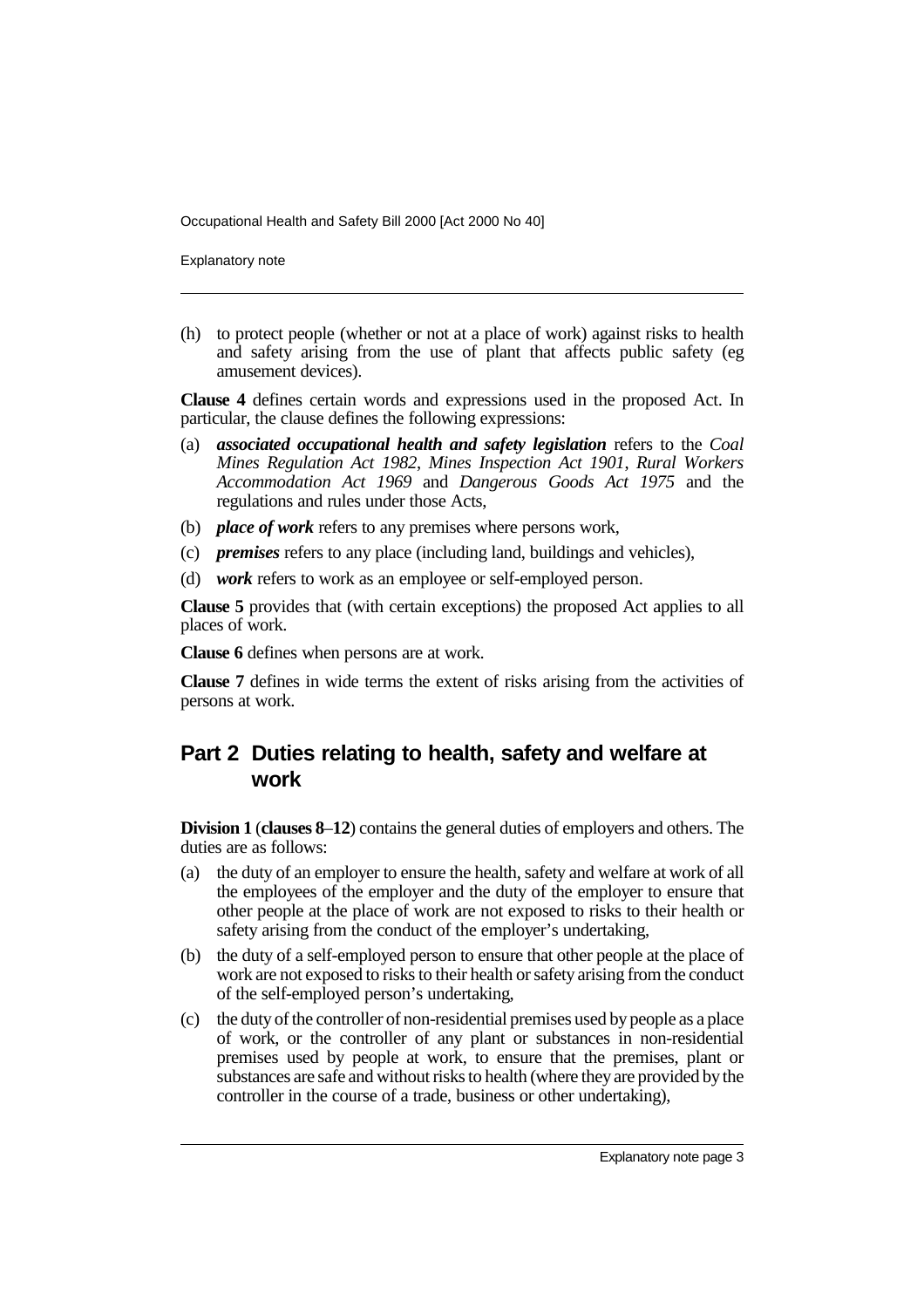Explanatory note

(d) the duty of the designer, manufacturer (including installer) or supplier of any plant or substance for use by people at work (in the course of a trade, business or other undertaking) to ensure that it is safe and without risks to health when properly used and to provide adequate information to ensure its safe use.

The maximum penalty for a breach of any such duty (according to the present value of a penalty unit) is as follows:

- (a) in the case of a corporation (being a previous offender)—\$825,000, or
- (b) in the case of a corporation (not being a previous offender)—\$550,000, or
- (c) in the case of an individual (being a previous offender)—\$82,500 or imprisonment for 2 years, or both, or
- (d) in the case of an individual (not being a previous offender)—\$55,000.

**Division 2** (**clauses 13**–**19**) contains the employer's duty to consult employees. The Division:

- (a) defines the nature of consultation (that is, the sharing of relevant information, the opportunity for employees to express their views and the taking into account of those views by the employer), and
- (b) requires consultation when relevant decisions are made that may affect occupational health, safety and welfare, and
- (c) enables consultation to be undertaken with an OHS committee, with an OHS representative or in accordance with other agreed arrangements (or any combination of those means), and
- (d) sets out the functions of OHS committees and representatives, and
- (e) enables more detailed provisions to be prescribed by regulation, and
- (f) sets out the maximum penalty for a breach of the duty to consult.

**Division 3** (**clauses 20**–**25**) contains related duties, including:

- (a) the duty of an employee to take reasonable care for the health and safety of people at the place of work and to co-operate with the employer and others to enable them to comply with their duties under the proposed Act,
- (b) the duty not to interfere with or misuse things provided for health, safety and welfare,
- (c) the duty of an employer not to charge employees for things done or provided pursuant to the proposed Act,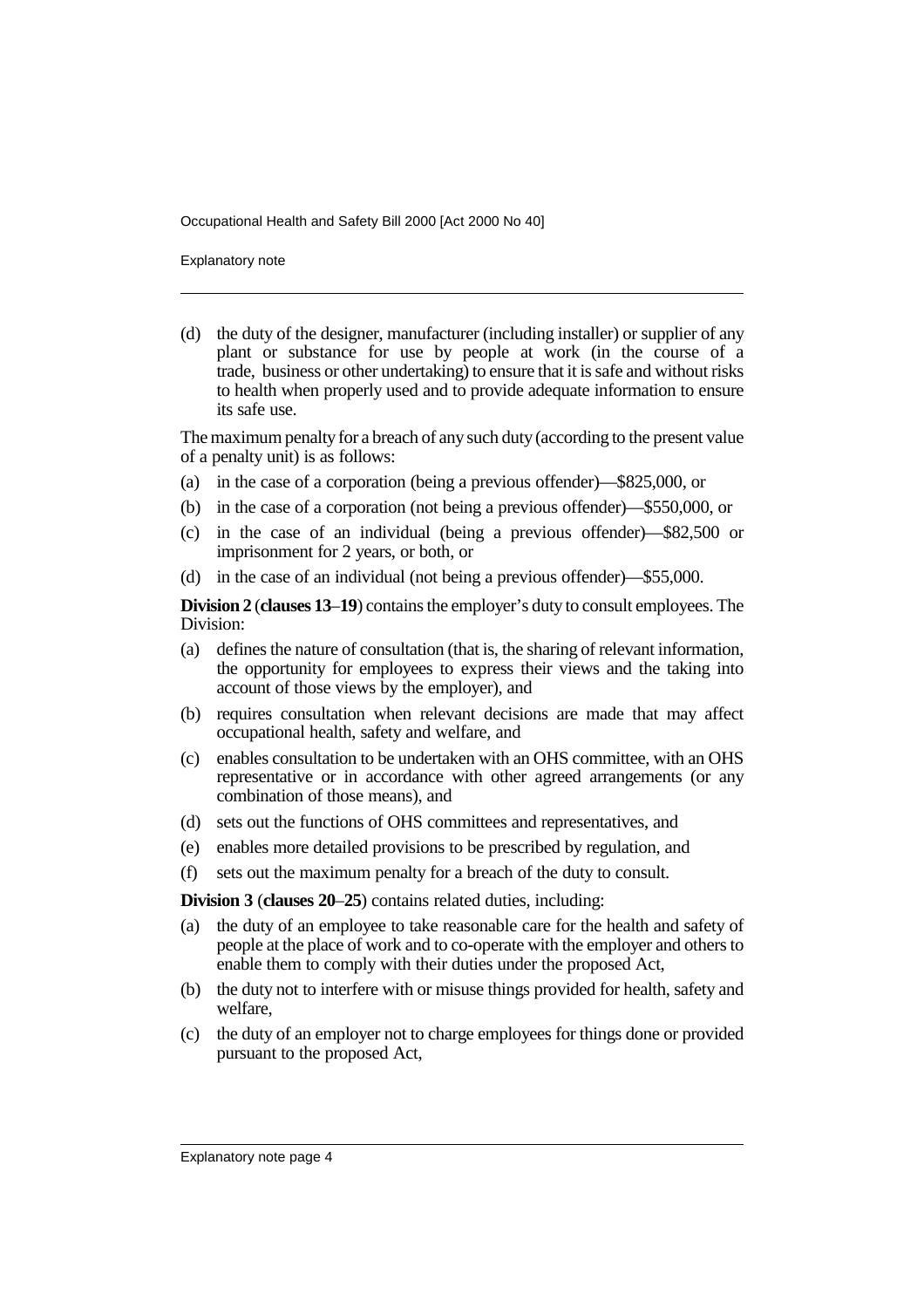Explanatory note

- (d) the duty of a employer not to dismiss an employee or otherwise victimise an employee because of a complaint about occupational health or safety or participation in consultative arrangements,
- (e) the duty of a person not to hinder aid to an injured worker or other acts related to occupational health and safety,
- (f) the duty of a person not to disrupt a place of work by creating health and safety fears.

The Division provides a range of maximum penalties for breaches of those duties.

**Division 4** (**clauses 26**–**32**) makes ancillary provision with respect to offences for the breach of duties and other matters under the proposed Act, including:

- (a) imposing liability on directors and managers of corporations for breaches by the corporation,
- (b) making it an offence to aid and abet the commission of an offence,
- (c) providing a defence for breaches that compliance was not reasonably practicable or that the cause of the breach was beyond the control of the person,
- (d) enabling a contravention of the regulations to be used as evidence of a breach of the general duties under the Part,
- (e) making it clear that the general duties under the Part do not give rise to or affect civil proceedings.

## **Part 3 Regulations**

This Part (**clauses 33**–**39**) deals with the making of regulations. The wide powers to make regulations for the purposes of occupational health, safety and welfare at work under the former Act are continued. The regulations may confer a right of review by the Administrative Decisions Tribunal in connection with licensing and other decisions made under the regulations.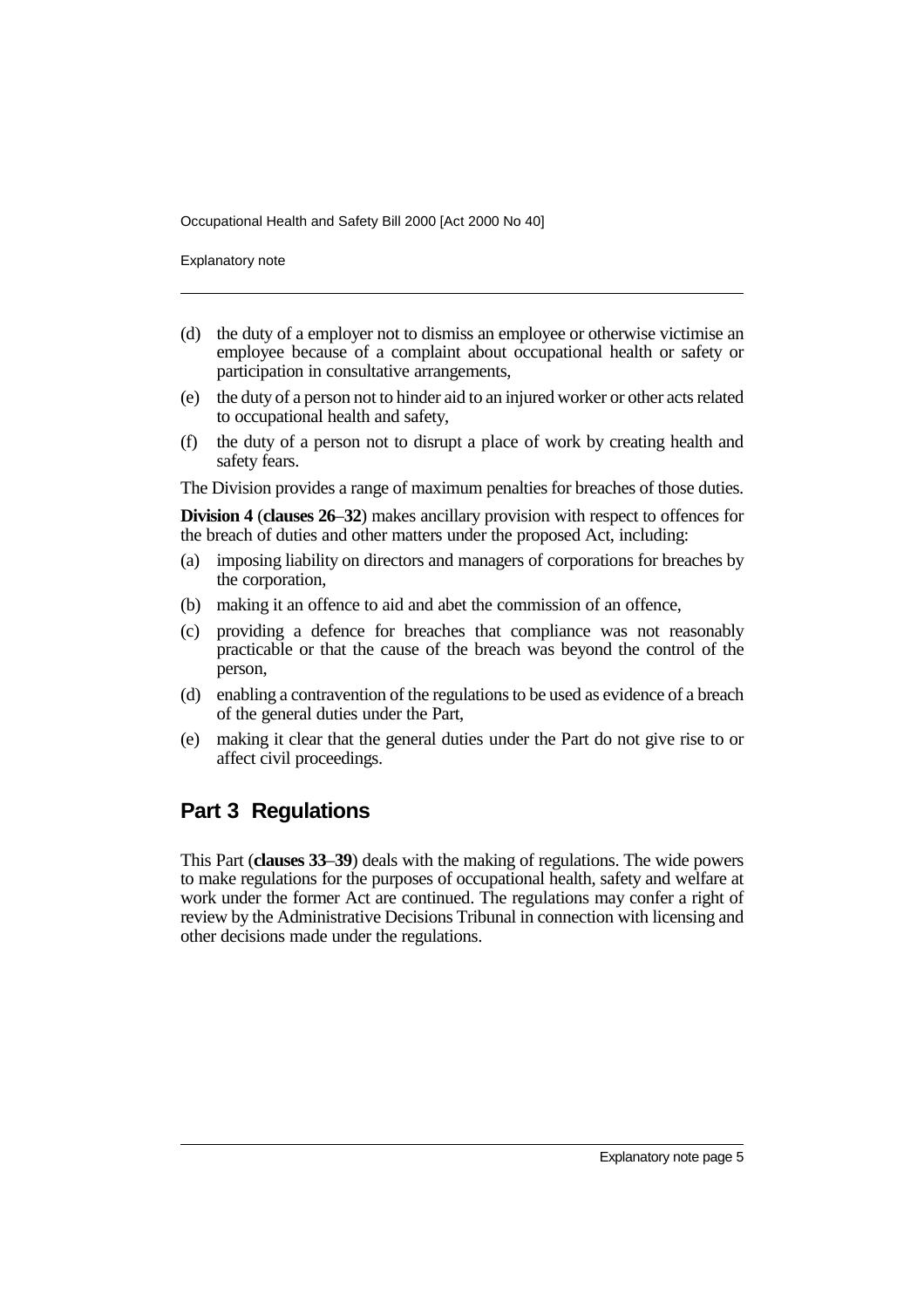Explanatory note

#### **Part 4 Industry codes of practice**

This Part (**clauses 40**–**46**) deals with the preparation, approval and effect of industry codes of practice for the purpose of providing practical guidance to employers, self-employed persons and others who have duties under Part 2 of the proposed Act. Industry codes of practice are prepared by WorkCover and, after consultation, may be approved by the Minister. A code takes effect on its publication in the Gazette or on a later specified day. A failure to comply with a code is admissible in evidence in proceedings for an offence under the proposed Act or regulations for the purpose of establishing any relevant matter that the prosecution is required to prove in the proceedings.

## **Part 5 Investigations**

**Division 1** (**clauses 47** and **48**) provides for the appointment of inspectors by WorkCover. Inspectors are to be issued with identification cards.

**Division 2** (**clauses 49**–**75**) sets out the powers of inspectors. The Division continues the existing powers of inspectors, including the following:

- (a) the power to enter any place of work (with provision for a search warrant in the case of premises used for residential purposes),
- (b) the power to carry out inspections at places of work,
- (c) the power to carry out tests and analyses,
- (d) the power to dismantle and take plant and other things used in the commission of an offence,
- (e) the power to require persons at a place of work to answer questions, provide information and produce documents.

**Division 3** (**clauses 76**–**85**) deals with the entry and inspection powers of authorised employees' representatives. The Division continues the existing powers of officials authorised under the *Industrial Relations Act 1996* to enter and inspect places of work for the purpose of investigating breaches of occupational health and safety legislation.

**Division 4** (**clauses 86**–**88**) deals with accidents and other occurrences at places of work. The Division requires occupiers of places of work to give WorkCover notice of accidents and other matters and not to disturb the site of a fatal or other accident. The Minister is given authority to publish special reports about accidents and other dangerous occurrences at places of work without incurring liability for doing so.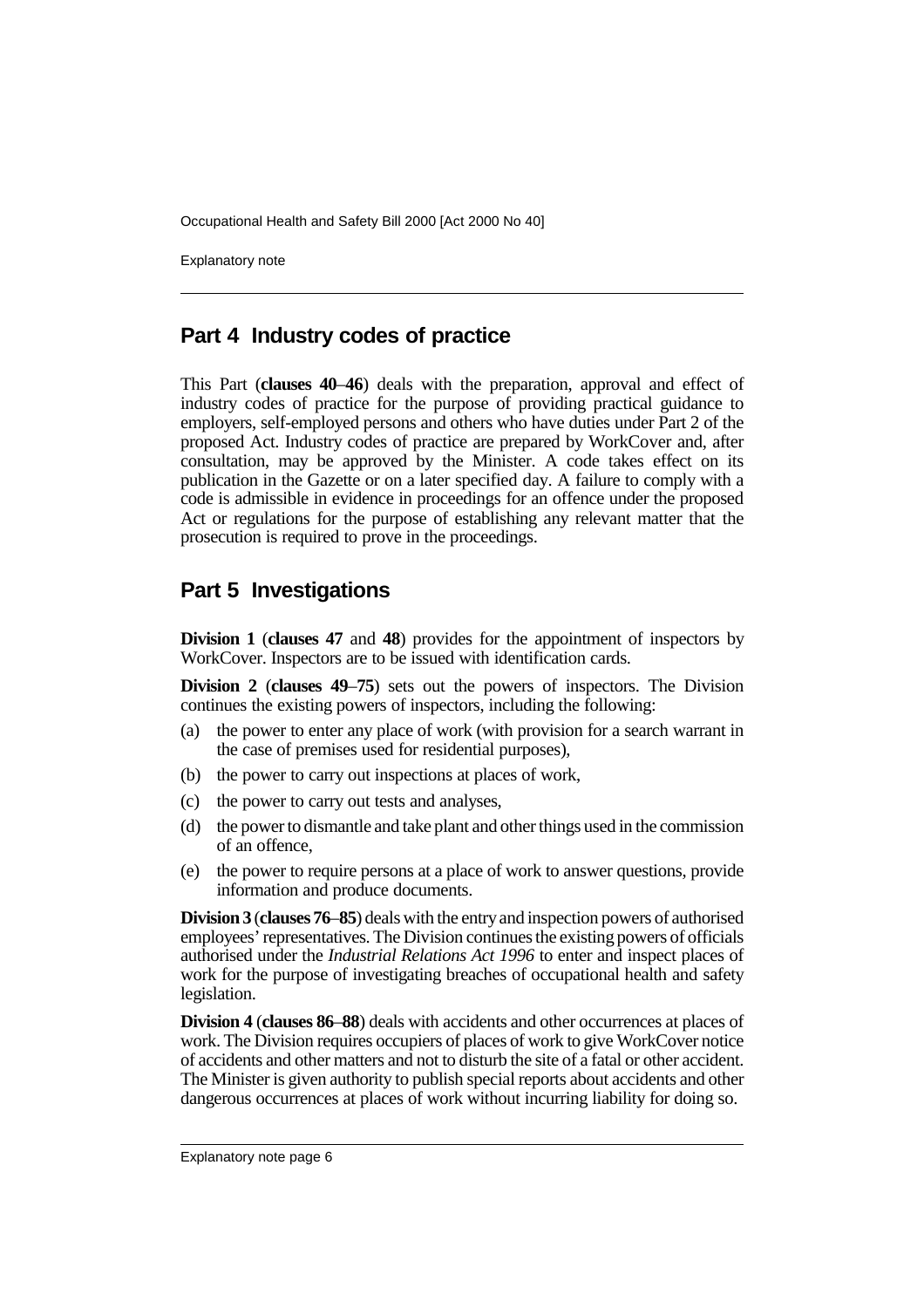Explanatory note

## **Part 6 Investigation, improvement and prohibition notices**

**Division 1** (**clauses 89** and **90**) authorises an inspector who enters premises to issue an investigation notice to permit an inspection under Part 5. An investigation notice may require the occupier of the premises to stop the use of plant or other things or to prevent the disturbance of plant or other things.

**Division 2** (**clauses 91** and **92**) authorises an inspector to issue an improvement notice if of the opinion that a person is contravening the proposed Act. An improvement notice requires the person to remedy the contravention.

**Division 3** (**clauses 93** and **94**) authorises an inspector to issue a prohibition notice if of the opinion that there is an immediate risk to the health or safety of a person. A prohibition notice requires the person in control of the activity giving rise to the risk to stop carrying out the activity until the matters giving rise to the risk are remedied.

**Division 4** (**clauses 95**–**104**) makes ancillary provision with respect to notices, including the review of notices by WorkCover, an appeal to a Local Court if the person concerned is dissatisfied with the result of the review and the service and exhibition of notices.

# **Part 7 Criminal and other proceedings**

**Division 1** (**clauses 105**–**110**) deals generally with proceedings for offences against the proposed Act. The Division provides for the summary disposal of proceedings by the Industrial Relations Commission in Court Session or a Local Court constituted by an Industrial or other Magistrate. The Division deals with the persons who may bring or approve of the bringing of proceedings and the time within which they may be brought. The Division also enables the issue of penalty notices for alleged offences.

**Division 2** (**clauses 111**–**117**) authorises the making of court orders in connection with proceedings for offences. The orders that the Industrial Relations Commission or a Local Court may make when it finds a person guilty of an offence against the proposed Act or the regulations are:

- (a) an order that the offender remedy any matter caused by the commission of the offence, and
- (b) an order that the offender pay WorkCover the costs and expenses it has incurred during the investigation of the offence, and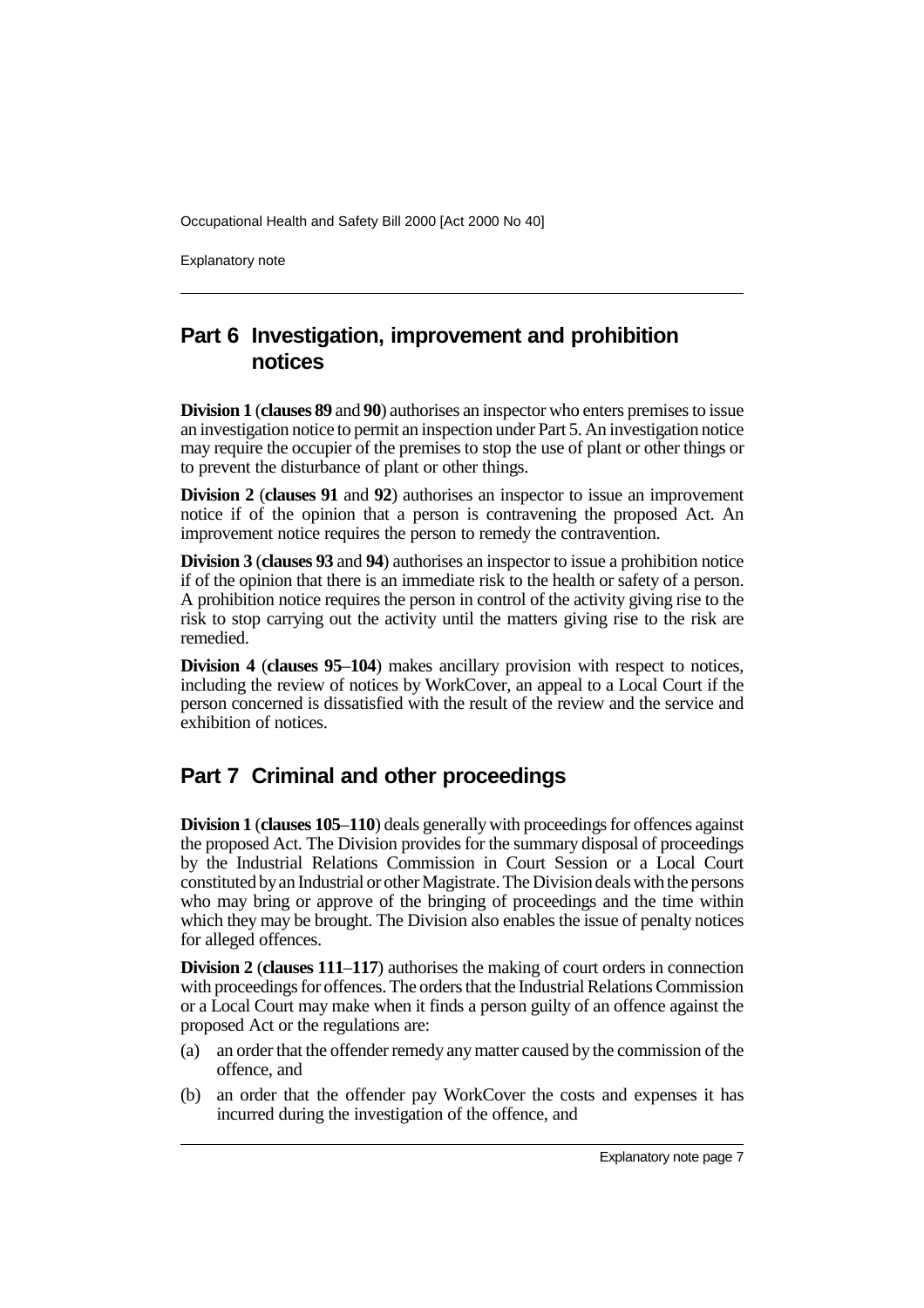Explanatory note

- (c) an order that the offender publicise the offence, its consequences and the penalty imposed and other matters, and
- (d) an order that the offender carry out a specified project for the general improvement of occupational health and safety.

**Division 3** (**clauses 118**–**123**) deals with proceedings against the Crown and government agencies. The Division declares that the Crown is bound by the proposed Act and makes it clear that criminal proceedings may be taken against the Crown for contraventions of the proposed Act. Where proceedings are taken against the Crown (not being proceedings taken against an agent of the Crown that is a corporation) the Division:

- (a) provides for the agency of the Crown responsible for the contravention (or its successor) to be identified and to defend the proceedings, and
- (b) provides that the penalty applicable is the same as that for a contravention by a corporation, and
- (c) makes other ancillary provisions.

This Division enables proceedings in respect of contraventions by former government corporations (including State owned corporations, public health organisations and local councils) to be continued or instituted against their successors if their successors are government corporations.

**Division 4** (**clauses 124**–**131**) enables the Industrial Commission to issue guidelines for the sentencing of offenders under the proposed Act. Such guidelines are intended to be indicative only and are not intended to be applied in every case as if they were rules binding on judges but help to ensure consistency in sentencing decisions. Similar powers are conferred on the Court of Criminal Appeal in the case of other offences (see Division 4 of Part 3 of the *Crimes (Sentencing Procedure) Act 1999*). Under the proposed Division, the Attorney General may apply to the Full Bench of the Industrial Relations Commission in Court Session at any time for a guideline judgment in respect of a specified offence or category of offences relating to occupational health and safety.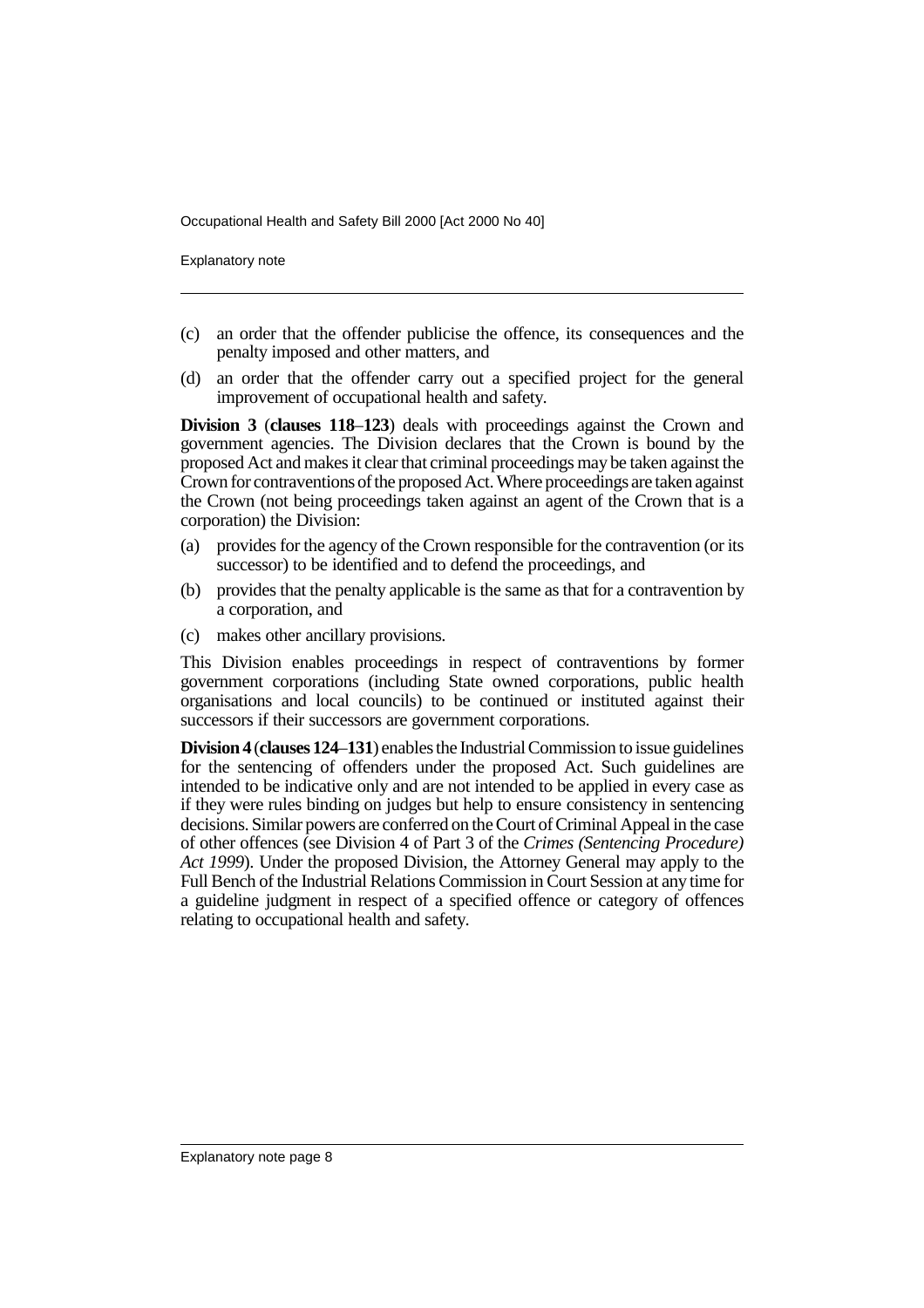Explanatory note

## **Part 8 Miscellaneous**

The Part (**clauses 132**–**142**) contains miscellaneous provisions, including the following:

- (a) provisions relating to the associated occupational health and safety legislation that require compliance with that legislation in addition to the proposed Act and that ensure the proposed Act and regulations under it prevail over that legislation in the event of an inconsistency,
- (b) provision to ensure that police officers are regarded as employees of the Crown,
- (c) the extension of the proposed Act by regulation to certain high risk plant that affects public safety even if it is not used by persons at work (eg amusement devices; lifts in residential premises),
- (d) the creation of an offence of obstructing or intimidating inspectors, occupational health and safety representatives and others in connection with the exercise of their functions under the proposed Act,
- (e) the creation of an offence if an inspector, member of an OHS committee and others make unauthorised disclosures of commercial secrets and other confidential information obtained in the exercise of their functions under the proposed Act.

## **Schedule 1 Repeals**

The Schedule repeals the *Construction Safety Act 1912*, *Occupational Health and Safety Act 1983*, *Occupational Health and Safety Amendment Act 1997* and the *Occupational Health and Safety Amendment (Sentencing Guidelines) Act 2000*.

# **Schedule 2 Amendments of other Acts**

The amendments include the following:

(a) amendments to the *Crimes (Sentencing Procedure) Act 1999* to enable victims injured (or the families of persons killed) as a result of occupational health and safety breaches to present victim impact statements to the Industrial Relations Commission when the offender is being sentenced in criminal proceedings under the proposed Act (the amendments extend to the Commission the